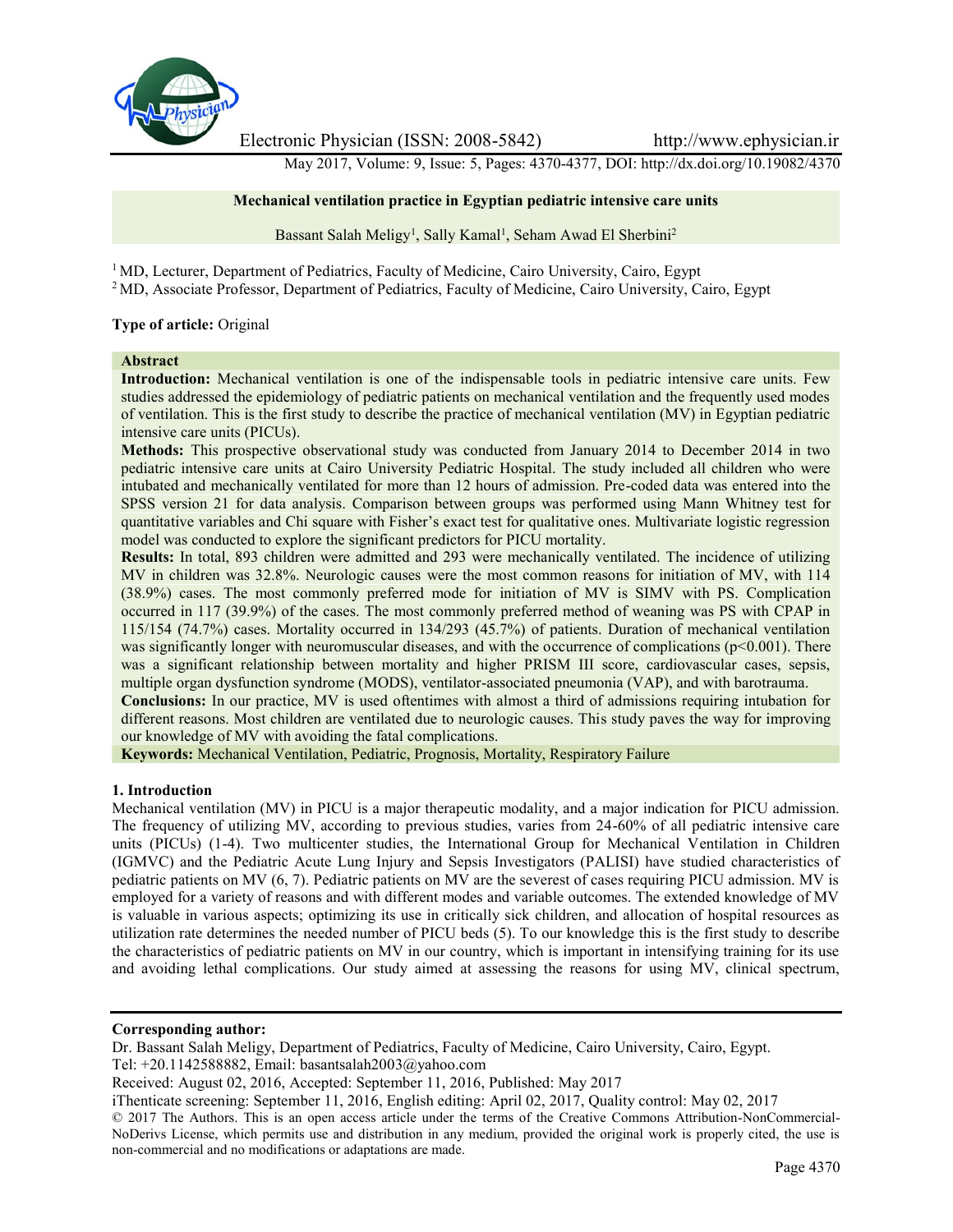different modes of ventilation, complications rate, risk factors of mortality and prognosis of sick children on MV in a Middle Eastern country.

## **2. Material and Methods**

#### *2.1. Design and setting*

In this observational study, we prospectively followed the pediatric patients who were admitted to intensive care, at Cairo University Pediatric Hospital from January 2014 to December 2014, as two separate general intensive care units with 24 beds and 24 ventilators allocated to each bed collectively.

## *2.2. Instruments and procedures*

The mechanical ventilators which were available for this study were Newport 360E. Inclusion criteria were; children aged between 1 month to 18 years, and intubation for more than 12 hours. Subjects were excluded if they were intubated for less than 12 hours, neonates, and post-operative cardiothoracic patients. Hypoxemia was defined as PaO<sub>2</sub> <50 and hypercapnia was defined as PaCO<sub>2</sub> > 50 mmHg. Subjects' data were collected including demographic data as age and sex, diagnosis, reason for initiation of MV, PRISM III, length of stay on MV from the time of initiation to the time of liberation, mode of MV used upon its initiation, complications, methods of weaning, the presence of sepsis and multiple organ dysfunction syndrome as a cause of mortality, and finally the outcome of the patients as survival or demise. Indications for MV were categorized into: acute hypoxemic respiratory failure e.g. pneumonia, neuromuscular disease (NMD) subjects developing pneumonia presenting as acute carbon dioxide retention on top of a chronic disease e.g. myopathy, or acute neuropathy as Guillian Barré Syndrome, acute cardiovascular failure, encephalopathy and sepsis. The access to the airway to most of our subjects was through endotracheal intubation (ETT); orotracheal tubes and a few with nasotracheal tubes and tracheostomy. The modes of MV mostly used were assist control pressure controlled ventilation AC/PCV, assist control volume controlled ventilation AC/VCV, synchronized intermittent mandatory ventilation (SIMV) either volume or pressure limited, pressure support (PS), or SIMV with PS. Other parameters were set according to the patient's condition as  $FIO<sub>2</sub>$ , PEEP, PIP, and VT. Monitoring the subjects on MV was done with daily ABG at 8:00 am and on demand, and oxygen saturation was continuously recorded thorough pulse oximeter. Chest X-ray was ordered upon initiation of MV and on demand. Nursing care for subjects on MV was ordered as clearance of endotracheal tube secretions on demand through open-circuit suction catheter. Strategies to prevent VAP were adapted; hand hygiene, elevation of the head of the bed at an angle of 30 degrees, mouth wash with antiseptics, and changing ventilator circuits when visibly soiled or once weekly if the patient stayed longer. Nurse to patient ratio was 1 to 3 throughout day and night, and that is due to the financial limitation of the institute in the face of the sizable number of referred subjects from all over the country. Chest physiotherapy is done routinely by a nurse and frequently with an experienced physiotherapist once daily. Subjects were followed by a consultant intensivist rather than a respiratory therapist. Subject weaning was initiated after improving clinical condition, criteria of extubation were,  $FIO_2 < 0.4$ , oxygenation index < 5, rapid shallow breathing index (RSBI) is not more than 100 and no accessory work of breathing with ABG analysis reading; pH  $>7.3$  PCO<sub>2</sub>, is 35 -50 mmHg, PO<sub>2</sub> $>60$  mmHg. The occurrence of multiple organ system dysfunction was recorded as one of the causes of mortality.

## *2.3. Definitions*

VAP was diagnosed in patients on ventilation for more than 48 hours with a new persistent infiltrate, on chest radiograph and at least 3 of the following; fever, leucopenia or leukocytosis, increased sputum production, rales, cough or worsening gas exchange (8). ARDS was defined according to the new Berlin definition (9). The spontaneous breathing trial (SBT) was defined as lasting from 0.5 to 2 hours performed with either,  $PSV < 10$  cm H<sub>2</sub>O or a T-piece, or continuous positive airway pressure  $\leq$  5 cm H<sub>2</sub>O, before extubation (10). Sepsis was defined according to international consensus conference on pediatric sepsis (11). Organ function status was evaluated according to the score described by Marshall et al. Five organ dysfunctions (lung, liver, kidney, hemodynamic and consciousness) were scored daily from no dysfunction to four points (severe dysfunction). Failure of organ function was considered at three or more points (12).

## *2.4. Ethical considerations*

The aim and nature of the study was explained for each parent before inclusion. An informed written consent was obtained from parents or caregivers before enrolment. The study design conformed to the requirements of the latest revision of the Helsinki Declaration of Bioethics (13). The Scientific Research Committee of Pediatrics Department- Faculty of Medicine - Cairo University revised and approved the study design.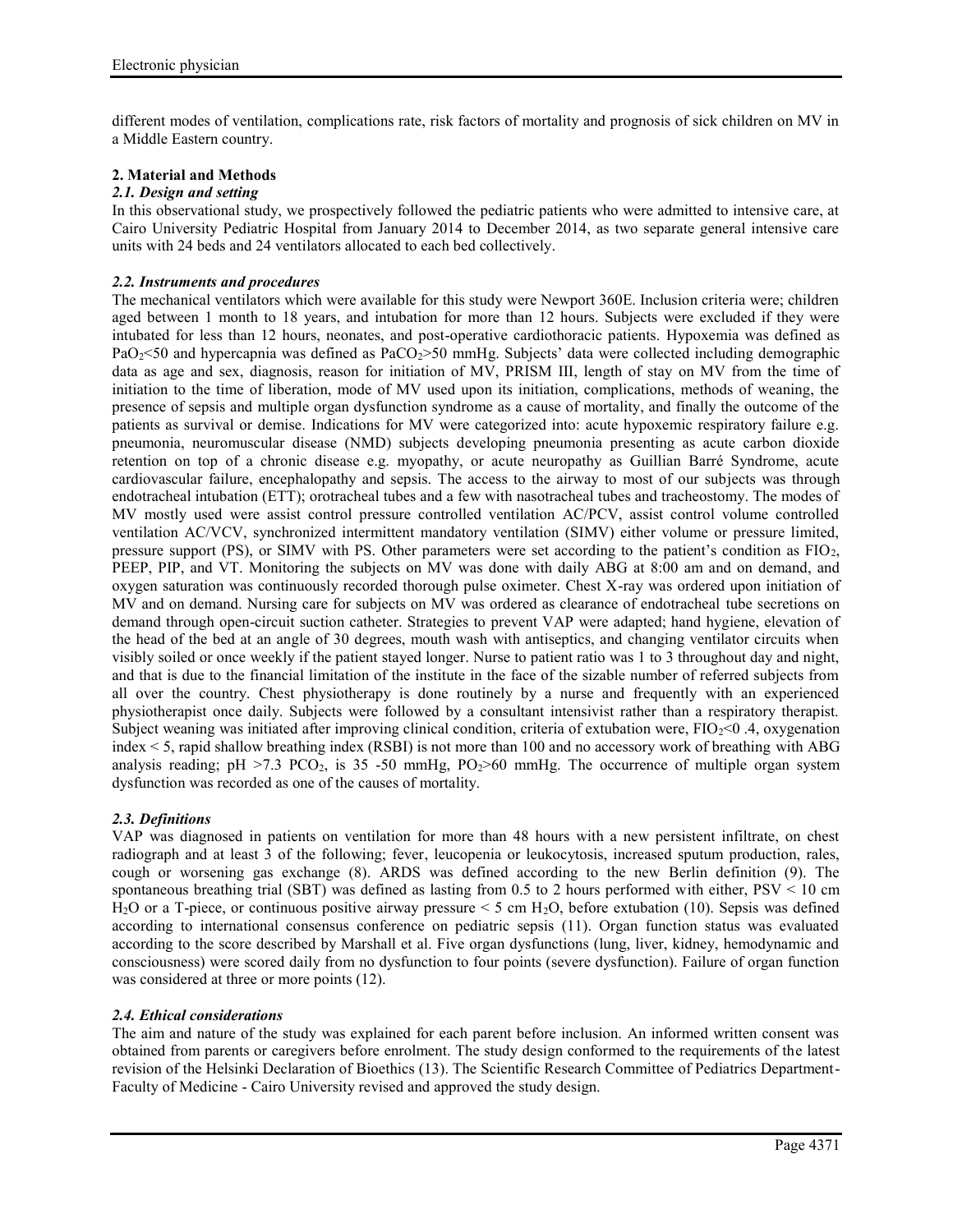## *2.5. Statistical analysis*

Pre-coded data was entered into the IBM© SPSS© Statistics version 21 (IBM© Corp., Armonk, NY, USA) for data analysis. Data was summarized using range, mean, standard deviation and median with interquartile range (IQR) for quantitative variables, and frequency and percentage for qualitative ones. Comparison between groups was performed using a Mann Whitney test for quantitative variables and Chi square with Fisher's exact test for qualitative ones. Multivariate logistic regression model was conducted to explore the significant predictors for PICU mortality with logarithmic transformation of the quantitative variables to assume normality. The p-values less than 0.05 were considered statistically significant, and less than 0.01 were considered highly significant.

## **3. Results**

In 2014, there were 893 patients admitted to two pediatric intensive care units. Of the 893 patients, 293 were ventilated with invasive MV, making the incidence of mechanically ventilated children 32.8%. Clinical variables as age, sex, cause of mechanical ventilation whether surgical and medical, PRISM III score and duration of MV were presented in Table 1 as median and interquartile range. Reasons for initiation of mechanical ventilation were neurological causes in 114 (38.9%) cases, respiratory causes in 71 (24.23%) cases, cardiovascular causes in 58  $(19.8\%)$  cases, safe airways in 34 (11.6%) cases, and neuromuscular causes in 16 (5.46%) cases. While the reasons for admission to intensive care were presented in Table 2: Neurological etiology in 101 cases, respiratory in 65 cases, cardiac in 54 cases, sepsis in 34 cases, NMD in 16 cases, renal in 6 cases, post-operative in 2 cases and other reasons in 15 cases. The access to airways were through endotracheal tubes in most cases, while 4 cases were tracheostomized (1.4%). Regarding the modes used at the initiation of mechanical ventilation, SIMV + PS mode, AC/PCV mode, AC/VCV, and PS were used in 49%, 29%, 13%, and 9% of cases respectively. Duration of mechanical ventilation ranged from 2-90 days (median 9 and IQR = 5-15). PaO<sub>2</sub>/FIO<sub>2</sub> ratio was classified into 3 groups< 200, 200-300 and > 300. ARDS occurred in 26 (8.9%) cases. Complications occurred in 117 (39.9%) cases that is 29.5 per 1000 ventilation days, classified as the occurrence of VAP in 80 (27.3%) (20. 19/1000 ventilation), pneumothorax 31 (10.6%) (7.82/1000 ventilation days), atelectasis 13 (4.4%) (3.28/ 1000 ventilation), and post extubation stridor (PES) 7 (2.4%) (1.76/1000 ventilation). More than one complication occurred in 14/117 patients. Of the survived patients, eight were still not weaned till the study terminated. Methods of weaning were recorded in survived subjects, pressure support (PS) with CPAP in 115/154 (74.7%) of cases, CPAP alone in 20 (12.9%), t-tube in 11 (7.1%) and unplanned accidental extubation in 8 (5.1%). The occurrence of multiple organ dysfunction syndrome (MODS) was reported in 121 (41.3%). Mortality occurred in 131/293 (44.7%) of ventilated patients. Causes of mortality were sepsis in 53 cases  $(40.5\%)$ , intractable heart failure in 33  $(25.2\%)$ , ARDS in 28  $(21.4\%)$ , brain death in 14 (10.7%) and hepatic failure in 3 (2.3%). Duration of mechanical ventilation was significantly longer in NMD (41.1  $\pm$  33.9 with median 28.5) (p 0.001), and with the occurrence of complications (20.8  $\pm$  17.8 with median 16) (p < 0.001). Expired patients stayed less on MV than survived ones (p < 0.001). Higher mortality rates were significantly related to higher PRISM III score  $18.6 \pm 12.1$ , cardiovascular cases, with sepsis, lower  $PaO<sub>2</sub>/FIO<sub>2</sub>$  ratio  $\leq$  200 and 200-300, MODS, and with the occurrence of barotrauma and VAP. While lower mortality rates occurred with respiratory cases (Table 3). Multivariate logistic regression model was conducted to explore the significant predictors for PICU mortality. Both PRISM score and MV duration were subjected for logarithmic transformation to assume normality,  $R^2 = (0.585-0.782)$ , the only significant predictors were presence of complications, MODS, PRISM III on admission and MV duration (Table 4).

| Variable           |                                         |                  |
|--------------------|-----------------------------------------|------------------|
| Age                | Age (in months, median and $IQR^*$ )    | $1-144(8, 5-36)$ |
|                    | Less than 1 year; $n$ (%)               | 135 (52.2%)      |
|                    | 1-6 years; $n$ (%)                      | $107(36.5\%)$    |
|                    | 6-12 years; $n$ (%)                     | 33 (11.3%)       |
| <b>Sex</b>         | Males, $n$ $\left(\frac{9}{6}\right)$   | $162(55.3\%)$    |
|                    | Females; $n$ $\left(\frac{9}{6}\right)$ | 131 (44.7%)      |
|                    | PRISM III (median, IQR)                 | $10(6-20)$       |
| Cause of admission | Medical $n$ (%)                         | 269 (91.8%)      |
|                    | Surgical $n$ (%)                        | $24(8.2\%)$      |
|                    | $MV+ duration (median in days and IQR)$ | $9(5.0-15)$      |

**Table 1.** Clinical characteristics of patients

\* interquartile range; †MV mechanical ventilation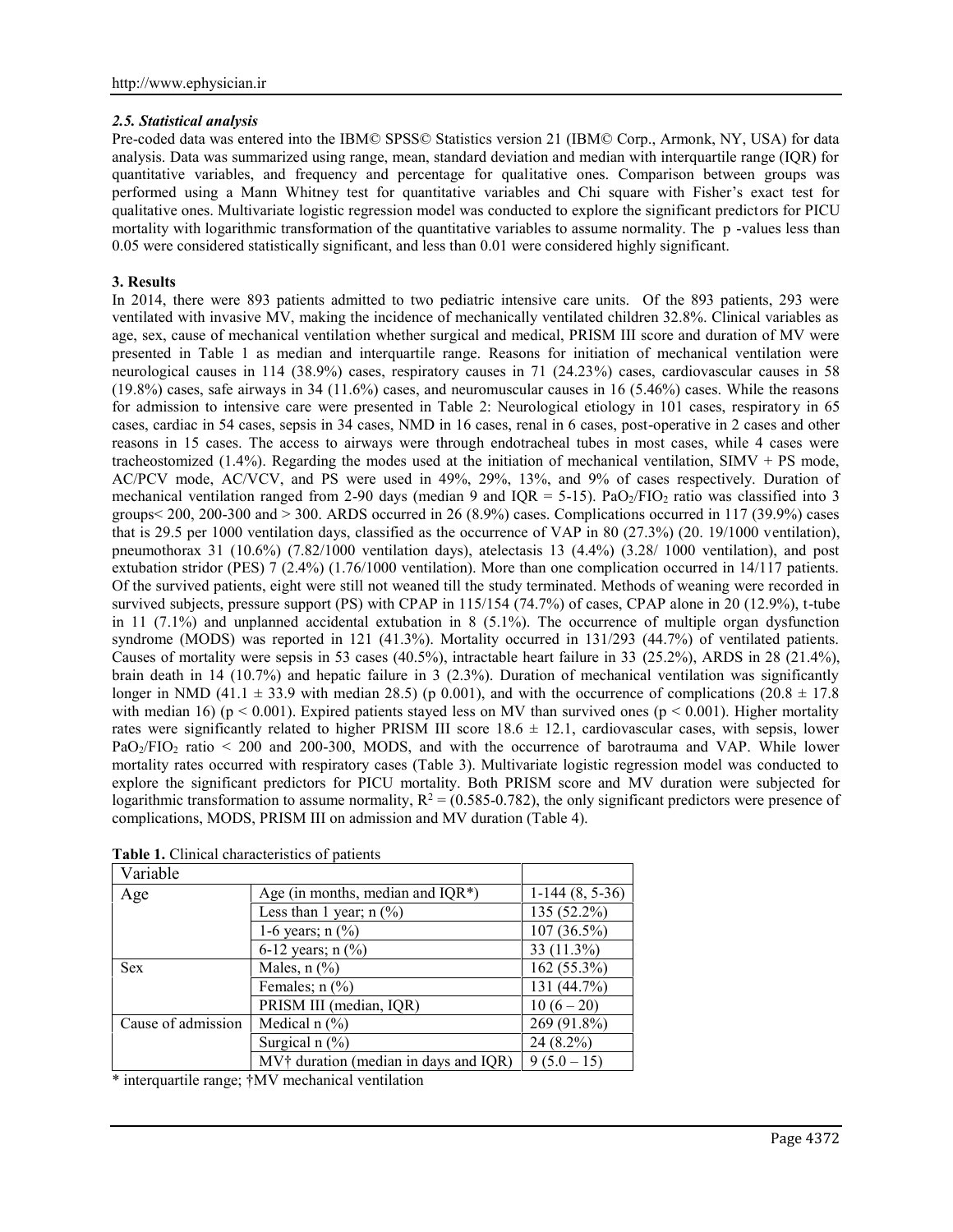**Table 2.** Reasons for admission to intensive care

| Reason for admission   | Sub classification     | n              | Subtotal % | Total % |
|------------------------|------------------------|----------------|------------|---------|
| Neurological           | Coma                   | 21             | 20.8       | 7.1     |
| $(n=101)$              | Encephalitis           | 19             | 18.8       | 6.4     |
|                        | Status epilepticus     | 17             | 16.8       | 5.7     |
|                        | ICH*                   | 12             | 11.9       | 4.1     |
|                        | Apnea                  | 9              | 8.9        | 3.0     |
|                        | <b>Stroke</b>          | 6              | 5.9        | 2.0     |
|                        | Obstructed VP† shunt   | 5              | 5.0        | 1.7     |
|                        | Brain tumor            | 3              | 3.0        | 1.0     |
|                        | IEM <sub>1</sub>       | 4              | 4.0        | 1.4     |
|                        | <b>TBI§</b>            | 3              | 3.0        | 1.0     |
|                        | Brain abscess          | $\overline{c}$ | 2.0        | 0.7     |
| Respiratory            | Pneumonia              | 45             | 69.2       | 15.4    |
| $(n=65)$               | <b>Bronchiolitis</b>   | 15             | 23.1       | 5.1     |
|                        | FB   inhalation        | 3              | 4.6        | 1.0     |
|                        | Bronchial asthma       | $\overline{2}$ | 3.1        | 0.7     |
| Cardiac                | Shock                  | 21             | 38.9       | 7.2     |
| $(n=54)$               | <b>CHD</b> <sup></sup> | 18             | 33.3       | 6.1     |
|                        | Cardiomyopathy         | 15             | 27.8       | 5.1     |
| Sepsis $(n=34)$        | Sepsis                 | 34             | 100.0      | 11.6    |
| <b>NMD</b>             | Spinal muscle atrophy  | 8              | 50.0       | 2.7     |
| $(n=16)$               | Congenital myopathy    | $\overline{4}$ | 25.0       | 1.4     |
|                        | $*$ $GBS$              | $\overline{2}$ | 12.5       | 0.7     |
|                        | Neiman pick disease    | $\overline{2}$ | 12.5       | 0.7     |
| Renal $(n=6)$          | Renal failure          | 6              | 100.0      | 2.0     |
| Post-operative $(n=2)$ | Post-operative         | $\overline{2}$ | 100.0      | 0.7     |
| Others                 | Toxic                  | 8              | 53.3       | 2.7     |
| $(n=15)$               | Hepatic                | 5              | 33.3       | 1.7     |
|                        | Rheumatologic          | $\overline{2}$ | 13.3       | 0.7     |

\*ICH: intracranial haemorrhage, † VP: ventriculoperitoneal, ‡IEM: inborn error of metabolism, §TBI: traumatic brain injury, || FB: foreign body, ¶CHD: congenital heart disease, \*\*GBS: Guillian Barré Syndrome

**Table 3.** Relationship of outcome to various characteristics

| Variable                  |               | Outcome         |               |                  |      | $p -$   |
|---------------------------|---------------|-----------------|---------------|------------------|------|---------|
|                           |               |                 | Non-survivors | <b>Survivors</b> |      | value*  |
|                           |               | $(n=131)$       |               | $(n=162)$        |      |         |
| Age (months)              | $Mean \pm SD$ | $28.0 \pm 35.2$ |               | $26.5 \pm 33.8$  |      | 0.3     |
|                           | Median        | 8.0             |               | 9.0              |      |         |
| Age groups $n$ $(\%)$     | $\leq 1$ year | 71              | 54.2          | 82               | 50.6 | 0.6     |
|                           | $1 - 6$ years | 44              | 33.6          | 63               | 38.9 | 0.4     |
|                           | $> 6$ years   | 16              | 12.2          | 17               | 10.5 | 0.7     |
| Sex $n$ (%)               | Male          | 69              | 52.7          | 93               | 57.4 | 0.5     |
|                           | Female        | 62              | 47.3          | 69               | 42.6 |         |
| PRISM III on admission    | $Mean \pm SD$ | $23.7 \pm 11.6$ |               | $8.2 \pm 3.9$    |      | < 0.001 |
|                           | Median        | 20.0            |               | 8.0              |      |         |
| Cause $n$ (%)             | Medical       | 118             | 90.1          | 151              | 93.2 | 0.4     |
|                           | Surgical      | 13              | 9.9           | 11               | 6.8  |         |
| Reason for admission n, % | Neurological  | 40              | 30.5          | 61               | 37.7 | 0.2     |
|                           | Respiratory   | 19              | 14.5          | 46               | 28.4 | 0.005   |
|                           | Cardiac       | 33              | 25.2          | 21               | 13.0 | 0.010   |
|                           | Sepsis        | 24              | 18.3          | 10               | 6.2  | 0.002   |
|                           | Neuromuscular | $\overline{4}$  | 3.1           | 12               | 7.4  | 0.1     |
|                           | disease       |                 |               |                  |      |         |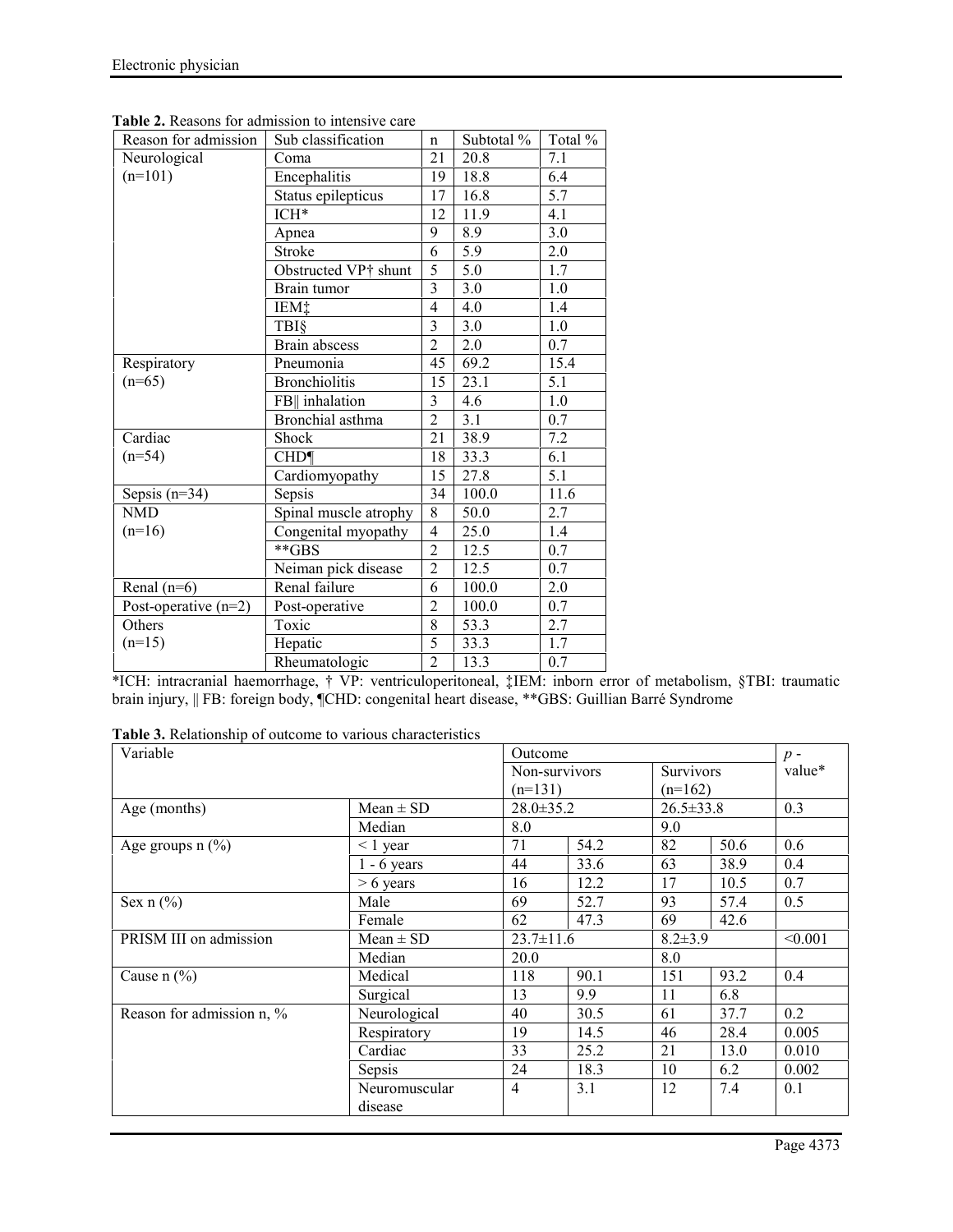|                                          | Renal               | $\overline{4}$  | 3.1   | $\overline{2}$  | 1.2  | 0.4     |
|------------------------------------------|---------------------|-----------------|-------|-----------------|------|---------|
|                                          | Post-operative      | $\mathbf{0}$    | 0.0   | $\overline{2}$  | 1.2  | 0.5     |
|                                          | Others              | $\overline{7}$  | 5.3   | 8               | 4.9  | 1.0     |
| Reason for initiation of ventilation     | Neurologic          | 47              | 35.9  | 67              | 41.4 | 0.4     |
| $n, \%$                                  | Respiratory failure | 19              | 14.5  | 52              | 32.1 | 0.001   |
|                                          | Cardiovascular      | 37              | 28.2  | 21              | 13.0 | 0.002   |
|                                          | failure             |                 |       |                 |      |         |
|                                          | Sepsis              | 24              | 18.3  | 10              | 6.2  | 0.002   |
|                                          | Neuromuscular       | $\overline{4}$  | 3.1   | 7.4<br>12       | 0.1  |         |
| FIO <sub>2</sub> /PaO <sub>2</sub> n (%) | < 200               | 59              | 45.0  | 51              | 31.5 | 0.02    |
|                                          | 200-300             | 38              | 29.0  | 78              | 48.1 | 0.001   |
|                                          | > 300               | 34              | 26.0  | 33              | 20.4 | 0.3     |
| ARDS n, %                                | Yes                 | 19              | 14.5  | $\overline{7}$  | 4.3  | 0.003   |
|                                          | No                  | 112             | 85.5  | 155             | 95.7 |         |
| Airways n, %                             | Endotracheal tube   | 131             | 100.0 | 158             | 97.5 | 0.1     |
|                                          | Tracheostomy        | $\theta$        | 0.0   | $\overline{4}$  | 2.5  |         |
| Mechanical ventilation duration n,       | $Mean \pm SD$       | $8.5 \pm 6.9$   |       | $17.5 \pm 19.5$ |      | < 0.001 |
| $\%$                                     | Median              | 7.0             |       | 10.0            |      |         |
| Complications n, %                       | Yes                 | 64              | 48.9  | 53              | 32.7 | 0.006   |
|                                          | N <sub>o</sub>      | 67              | 51.1  | 109             | 67.3 |         |
| VAP $\dagger$ (%)                        | Yes                 | 47              | 35.9  | 33              | 20.4 | 0.004   |
|                                          | N <sub>o</sub>      | 84              | 64.1  | 129             | 79.6 |         |
| Pneumothorax n, %                        | Yes                 | 19              | 14.5  | 12              | 7.4  | 0.06    |
|                                          | N <sub>o</sub>      | 112             | 85.5  | 150             | 92.6 |         |
| Atelectasis n, %                         | Yes                 | 3               | 2.3   | 10              | 6.2  | 0.2     |
|                                          | N <sub>o</sub>      | 128             | 97.7  | 152             | 93.8 |         |
| PES‡ n, %                                | Yes                 | 3               | 2.3   | $\overline{4}$  | 2.5  | 1.0     |
|                                          | N <sub>o</sub>      | 128             | 97.7  | 158             | 97.5 |         |
| MODS§ n, %                               | Yes                 | 98              | 74.8  | 23              | 14.2 | < 0.001 |
|                                          | No                  | $\overline{33}$ | 25.2  | 139             | 85.8 |         |

\**p* value less than 0.05 is significant, † VAP: ventilator- associated pneumonia, ‡ PES: post extubation stridor, § MODS: multiple organ dysfunction syndrome

**Table 4.** Multivariate logistic regression model

| Variables                                    | $p$ -value | <b>OR</b> | 95% CI of OR |        |
|----------------------------------------------|------------|-----------|--------------|--------|
| Female sex                                   | 0.068      | 2.365     | 0.939        | 5.956  |
| Cardiovascular as a reason for MV initiation | 0.891      | 0.924     | 0.298        | 2.863  |
| Respiratory as a reason for MV initiation    | 0.149      | 0.410     | 0.122        | 1.377  |
| Sepsis as a reason for MV initiation         | 0.118      | 0.277     | 0.055        | 1.387  |
| Presence of complications                    | 0.002      | 4.823     | 1.761        | 13.206 |
| <b>MODS</b>                                  | < 0.001    | 8.711     | 3.077        | 24.660 |
| PRISM III on admission                       | < 0.001    | 1.406     | 1.260        | 1.568  |
| MV duration                                  | 0.008      | 0.909     | 0.846        | 0.976  |

## **4. Discussion**

This study is the first study to address the practice of MV in pediatric intensive care in an Egyptian university hospital. Studies were performed elsewhere; in USA, Canada, Italy and other countries, to investigate the use of MV in their PICUs (2, 3, 5, 17), however we have different subjects' characteristics and different risk factors added to the limited financial resources. The majority of our patients are of low socioeconomic backgrounds; in addition, they are referred to our center in a rather late stage of diseases that adds to the complexity of their disease. The incidence of utilizing mechanical ventilation in our units is 32.8%. Other published studies reported incidence rate of MV utilization 35%-64% (4, 6, 7). In the present study, neurologic causes were the most frequent reason of ventilation 144 (38.9%). Other studies reported a high incidence of neurologic causes for MV; 32 and 36% in less developed countries (1, 3). These results contrasted with other published studies on pediatric subjects, as the most common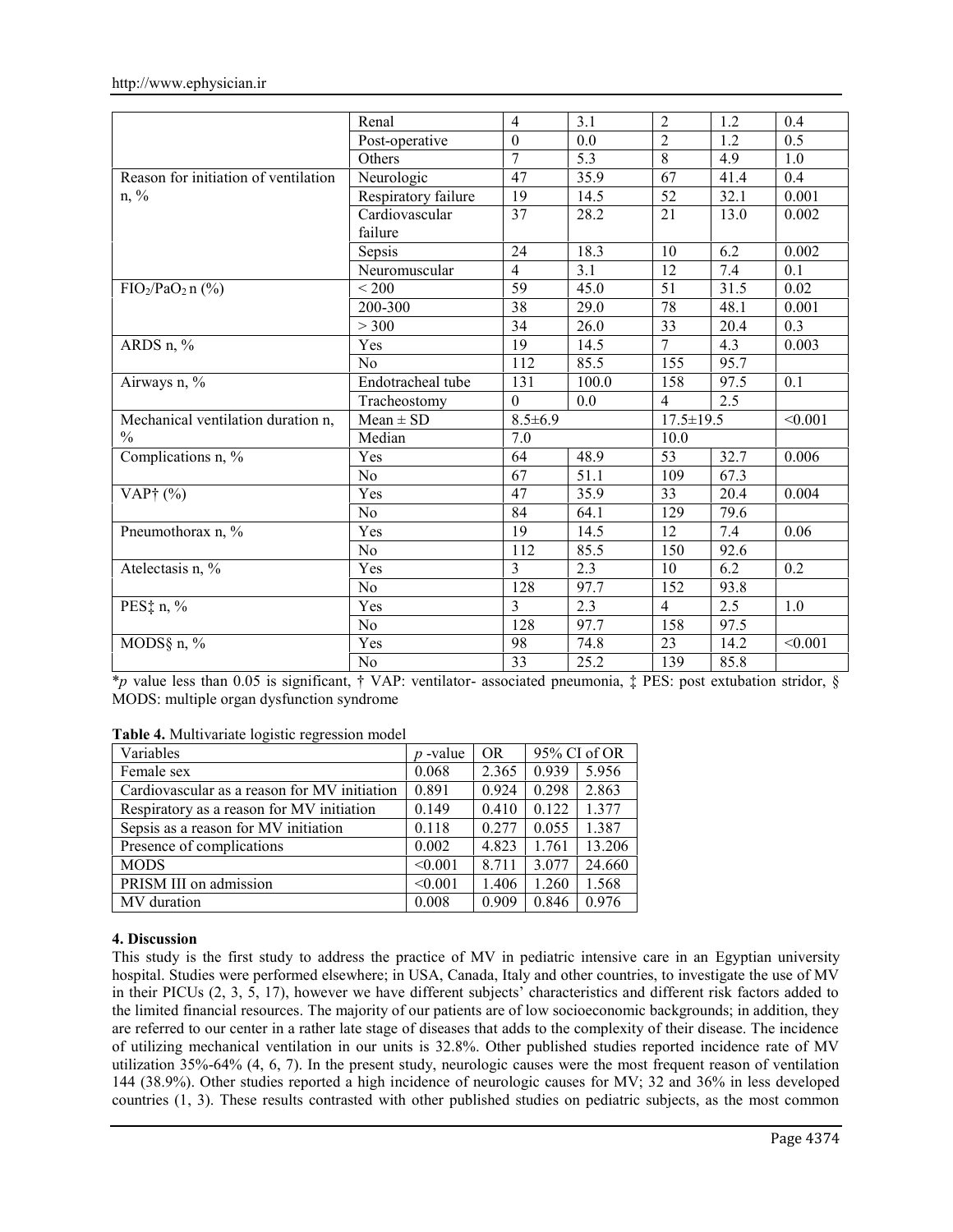indications were respiratory causes that represented 60% -75% of ventilated subjects (4, 6, 7, 14-16). This can be explained by being a tertiary care hospital, most cases referred to us are severe and complicated neurologic cases. Most respiratory cases are treated at their local hospitals. Also, the warm climate all year round except January and February months which are cold winter months, explains the low incidence of viral respiratory infections. The most common mode of ventilation used initially was pressure control with SIMV and PS (49% of cases). Harel et al. reported that the preferred mode for initiating the MV in infants and children was SIMV with a percentage ranging from 65% to 82%, followed by PCV (2–17%) (17). MV use is not without complication. It can no longer be viewed simply as a harmless modality deployed to support the subject while disease-specific treatments are used to treat the underlying pathology (18). Those complications may prolong the duration of MV itself, or the overall duration of hospitalization, or increase subject mortality (19). Complication occurred in 117 (39.9%) cases, subjects with VAP had the highest incidence with 80 cases (27.3%) accounting for 20.19 per 1000 ventilation days. These results were similar to the results obtained by Principi and co-workers who found a complication rate of 40% in mechanically ventilated children; however, atelectasis was the most common complication found in 16.7% of cases in the Principi study (19). Unfortunately, the incidence of VAP in our units is still very high, although we are trying to endorse VAP bundle, still there is a missing link with our low-staffed units and the absence of infection control personnel monitoring during night shifts.

Ratio of VAP was high in our study compared to the incidence of VAP in high-income countries; (2.1–5.5 per 1,000 days) according to NNIS and INNIC surveillance data (20). While Elward and co-workers recorded VAP incidence of 11.6/1000 ventilator days (21). In children SBTs in pediatrics have been shown to be feasible and to have a high sensitivity for predicting extubation success (22). SBT with pressure support mode of weaning is the preferred method of weaning in our practice, used in 115/154 (74.7%) of survived subjects. ARDS came in third place as a cause of mortality occurring in 28 (21.4%), which was lower than other studies. ARDS, as a cause of mortality in MV children was found to be 32%-36.5% in two European studies (23, 24), while this ratio was doubled in an Asian study to reach 60% (25). We have found mortality rate to be (44.7%) in our study and this mortality was significantly higher with higher PRISM III, MODS, cardiovascular cases, barotraumas, occurrence of VAP, and ARDS, while respiratory cases had the lowest mortality. According to the age groups, infants less than 1 year had the higher mortality than older age groups;  $71/131$  (54.2%), however it was not statistically significant (p=0.6). Multivariate logistic regression model was conducted,  $R^2 = (0.393 - 0.526)$ , the only significant predictors were presence of MODS, PRISM III score. Reported mortality of children on MV in developed countries were 1.6 – 15% (4, 5, 7, 26), while mortality rate was higher in less developed countries 30-3% - 58.3% (3, 17). Prognosis of mechanically ventilated children was reported to be related to high PRISM score, and the presence of MODS in other studies (26, 27). Regarding the limitation of the study, the study did not include arterial blood gases (ABGs) parameters, or ventilator setting changes used in the study according to ABGs.

## **5. Conclusions**

MV is frequently deployed in PICU practice. Most children are ventilated due to neurologic causes. The most common mode of ventilation is pressure control with SIMV and PS, while the weaning mode of choice is PS with CPAP. Mortality rate was high and correlated with higher PRISM III score and MODS. We believe that this study described our employment of ventilation in Egypt adequately in one of its biggest pediatric hospitals, and that pediatric intensivists still cling to conventional modes of ventilation, and decline to use newer modes. We recommend extensive training of the physicians and nurses to decrease complications rate.

## **Acknowledgments:**

The authors are grateful to the Cairo University Pediatric Hospital for supporting this study.

# **Conflict of Interest:**

There is no conflict of interest to be declared.

## **Authors' contributions:**

All authors contributed to this project and article equally. All authors read and approved the final manuscript.

## **References:**

1) Medjo B, Vunjak N, Atanaskovic-Markovic M, Rsovac S, Nikolic D, Kalanj J, et al. Indications and complications of mechanical ventilation in pediatric intensive care unit patients. Arch Dis Child. 2008; 93: 491.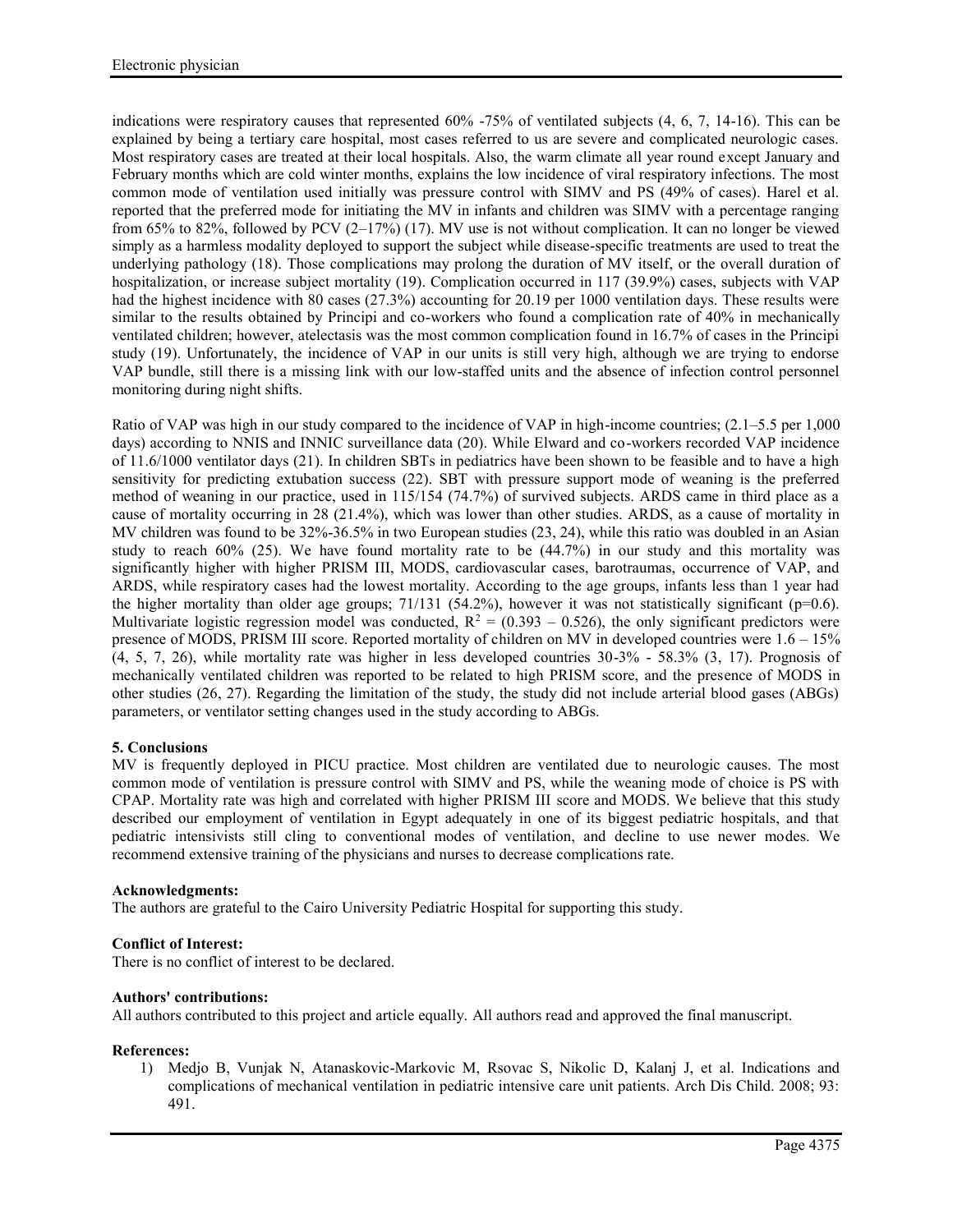- 2) Vijayakumary T, De Silva JRS, Sarathchandra J, Kumarendran B. Prospective study of ventilated patients in the pediatric medical intensive care unit of Lady Ridgeway Hospital. Sri Lanka Journal of Child Health. 2012; 41(3): 114-7. doi: 10.4038/sljch.v41i3.4598.
- 3) Mukhtar B, Siddiqui NR, Haque A. Clinical characteristics and immediate-outcome of children mechanically ventilated in PICU of Pakistan. Pak J Med Sci. 2014; 30(5): 927-30. PMID: 25225500, PMCID: PMC4163205.
- 4) Wolfler A, Calderoni E, Ottonello G, Conti G, Baroncini S, Santuz P, et al. Daily practice of mechanical ventilation in Italian pediatric intensive care units: a prospective survey. Pediatr Crit Care Med. 2011; 12(2): 141-6. doi: 10.1097/PCC.0b013e3181dbaeb3. PMID: 20351615.
- 5) Farias JA, Fernández A, Monteverde E, Flores JC, Baltodano A, Menchaca A, et al. Mechanical ventilation in pediatric intensive care units during the season for acute lower respiratory infection: a multicenter study. Pediatr Crit Care Med. 2012; 13(2): 158-64. doi: 10.1097/PCC.0b013e3182257b82. PMID: 21725275.
- 6) Farias JA, Frutos F, Esteban A, Flores JC, Retta A, Baltodano A, et al. What is the daily practice of mechanical ventilation in pediatric intensive care units? A multicenter study. Intensive Care Med. 2004; 30(5): 918-25. doi: 10.1007/s00134-004-2225-5. PMID: 15029473.
- 7) Randolph AG, Meert KL, O'Neil ME, Hanson JH, Luckett PM, Arnold JH, et al. The feasibility of conducting clinical trials in infants and children with acute respiratory failure. Am J Respir Crit Care Med. 2003; 167(10): 1334-40. doi: 10.1164/rccm.200210-1175OC. PMID: 12615617.
- 8) CDC. NNIS criteria for determining nosocomial pneumonia. Atlanta, GA: Department of Health and Human Services, CDC; 2003.
- 9) ARDS Definition Task Force, Ranieri VM, Rubenfeld GD, Thompson BT, Ferguson ND, Caldwell E, et al. Acute respiratory distress syndrome: the Berlin Definition. JAMA. 2012; 307(23): 2526-33. PMID: 22797452.
- 10) Farias JA , Retta A, Alía I, Olazarri F, Esteban A, Golubicki A, et al. A comparison of two methods to perform a breathing trial before extubation in pediatric intensive care patients. Intensive Care Med. 2001; 27(10): 1649-54. doi: 10.1007/s001340101035. PMID: 11685307.
- 11) Goldstein B, Giroir B, Randolph A. International Consensus Conference on Pediatric Sepsis International pediatric sepsis consensus conference: definitions for sepsis and organ dysfunction in pediatrics. Pediatr Crit Care Med. 2005; 6(1): 2-8. doi: 10.1097/01.PCC.0000149131.72248.E6. PMID: 15636651.
- 12) Marshall JC, Cook DJ, Christou NV, Bernard GR, Sprung CL, Sibbald WJ. Multiple organ dysfunction score: a reliable descriptor of a complex clinical outcome. Crit Care Med. 1995; 23(10): 1638–52. doi: 10.1097/00003246-199510000-00007. PMID: 7587228.
- 13) World Medical Association Declaration of Helsinki. Ethical Principles for Medical Research Involving Human Subjects. Revised by the 59th WMA General Assembly. Available from: http://www.wma.net/en/30publications/10policies/b3.
- 14) Kendirli T, Kavaz A, Yalaki Z, Ozturk Hismi B, Derelli E, Ince E. Mechanical ventilation in children. Turk J Pediatr. 2006; 48(4): 323-7.
- 15) Khemani RG, Markovitz BP, Curley MA. Characteristics of Children Intubated and Mechanically Ventilated in 16 PICU. Chest. 2009; 136(3): 765-71. doi: 10.1378/chest.09-0207. PMID: 19542258, PMCID: PMC2775993.
- 16) Silva DC, Shibata AR, Farias JA, Troster EJ. How is mechanical ventilation employed in a pediatric intensive care unit in Brazil? Clinics (Sao Paulo). 2009; 64(12): 1161-6. doi: 10.1590/S1807- 59322009001200005. PMID: 20037703, PMCID: PMC2797584.
- 17) Harel Y, Niranjan V, Evans BJ. The current practice patterns of mechanical ventilation for respiratory failure in pediatric patients. Heart Lung. 1998; 27(4): 238-44. doi: 10.1016/S0147-9563(98)90035-8.
- 18) Rotta AT, Steinhorn DM. Conventional mechanical ventilation in pediatrics. Journal de Pediatria. 2007; 83(2): 100-8. doi: 10.2223/JPED.1617.
- 19) Principi T, Fraser DD, Morrison GC, Farsi SA, Carrelas JF, Maurice EA, et al. Complications of Mechanical Ventilation in the Pediatric Population. Pediatr Pulmonol. 2011; 46(5): 452-7. doi: 10.1002/ppul.21389. PMID: 21194139.
- 20) Rosenthal VD, Maki DG, Jamulitrat S, Medeiros EA, Todi SK, Gomez DY, et al. International Nosocomial Infection Control Consortium (INICC) report, data summary for 2003–2008, issued June 2009. Am J Infect Control. 2009; 38(2): 95-104. doi: 10.1016/j.ajic.2009.12.004. PMID: 20176284.
- 21) Elward AM, Warren DK, Fraser VJ. Ventilator-associated pneumonia in pediatric intensive care unit patients: risk factors and outcomes. Pediatrics. 2002; 109(5): 758-64. doi: 10.1542/peds.109.5.758. PMID: 11986433.